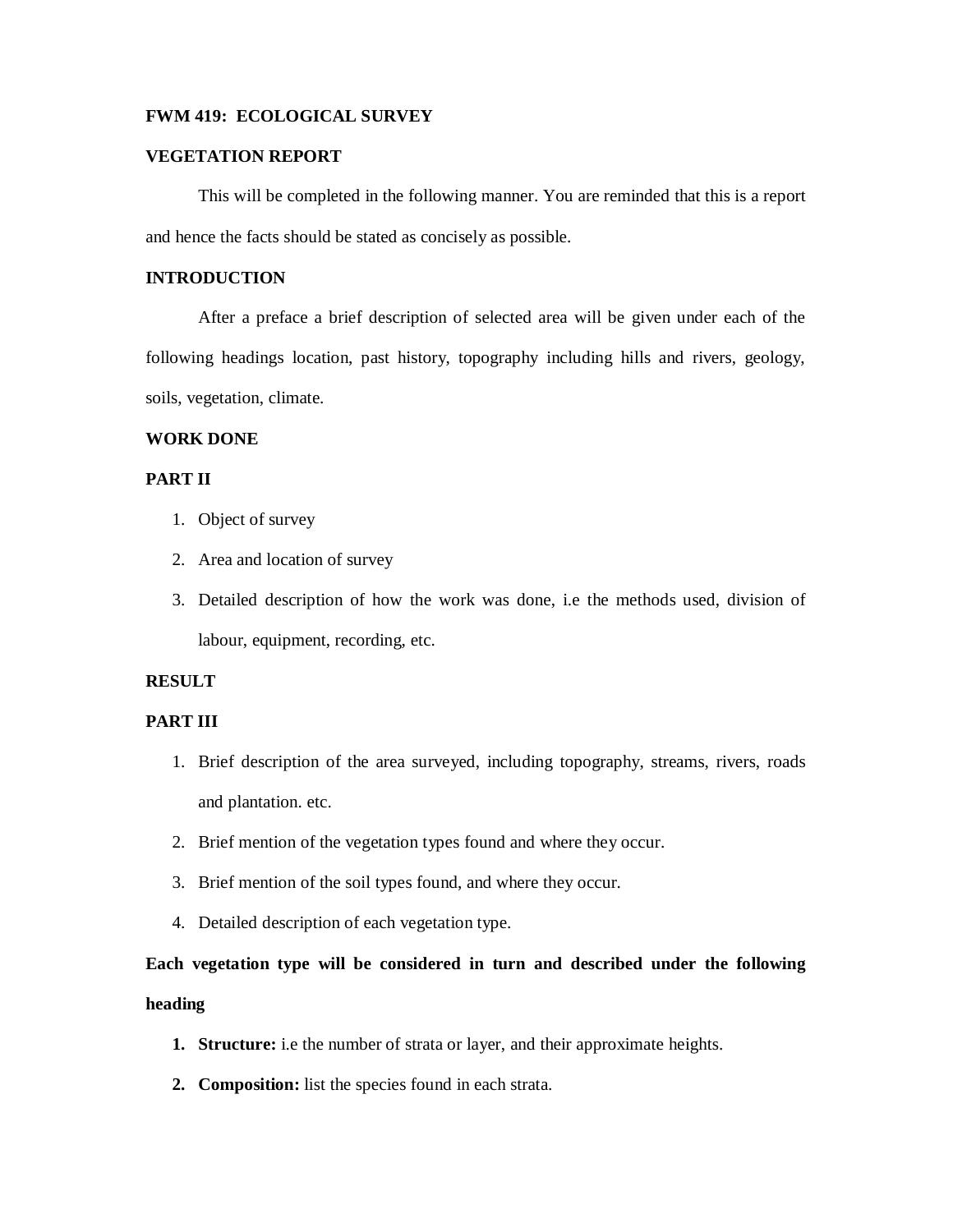**3. Frequency:** indicate how often each species occurs by describing it as abundant, frequent, occasional or rare. This can be done as follows: separate the recording forms into the different vegetation types. For the type you are dealing with take each species in turn and add up the number of times it occurs scoring 5 each time it is stated to be abundant, 3 each time it is taken to be frequent and 1 each time it is stated to be occasional. Then divided the score obtained for the species by the number of quadrants sampled.

Then a species with a score of less than 0.25 is rare, 0.3 to 0.9 occasional, 1 to 2 frequent, 2 plus abundant.

- 4. **Density:** this is given by number of trees over 3m high per acre, and (b) basal area in m<sup>2</sup>. per acre of trees over 3m. high.
- 5. **Conclusions:** as far as possible, provide answers to the following questions.
- i. Is there any relation between soil depth and topography?
- ii. Is the present distribution of vegetation types due to (a) soil type? (b) soil depth? (c) topography? (d) past history?
- iii. If the area is left undisturbed what changes, if any are likely to occur in each vegetation type.
- iv. Are there sufficient economic species (a) large enough for felling or (b) growing up to maturity?
- v. Bearing in mind your answers to the above,
- vi. Do you think that future forestry work should be towards (a) preserving the high forest, or (b) converting to plantations? If (b), where would these plantations be put?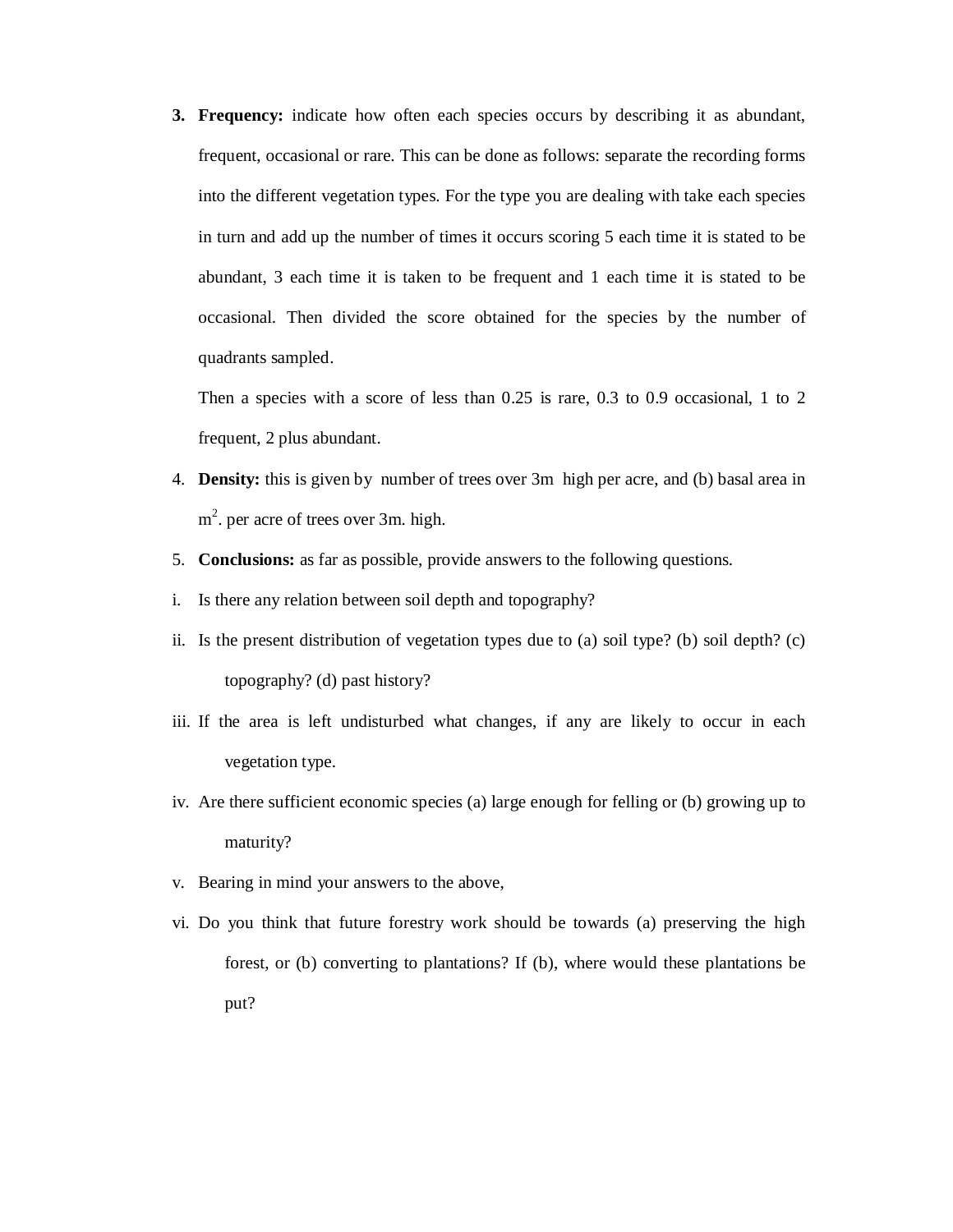## **PART IV**

### **APPENDICES**

- 1. Details of the calculation of frequency, with results.
- 2. Tabulation of the enumeration data for each vegetation type, with calculation of number of trees per acre and basal area in  $m<sup>2</sup>$  per acre. The data will be tabulated as follow:-

Size classes 1-10 11-20 21-30 31-40 41-50 50+ total of Birth mid- economics non-all Point Av. Econo- sppecies Basal area mics **Species a.** Total No's **b.** Total basal.area Then number of trees per acre =  $\frac{\text{Total no.}(\text{x})}{\text{x}} = \frac{\text{x}}{100}$ No. Of quadrates

| And basal area per acre $=$ | Total b.a. $(x) \times 100$ |
|-----------------------------|-----------------------------|
|                             | No. Of quadrates            |

Other totals can be treated in the same way.

- 3. Profiles of each vegetation type. A separate sheet will be devoted to each vegetation type and on it you will draw, to scale:- (a) a plan of the distribution of the trees in the transect (b) a profile of their arrangement and (c) a profile of the soil pit dug within it.
- 4. The following maps with the profiles will be done in ink on tracing paper.
	- i. Locality map, showing the location of the reserve in relation to general map and the position of the survey within the reserve.
	- ii. A map of the area surveyed showing positions of baseline, grid lines, paths, roads, stream and rivers.